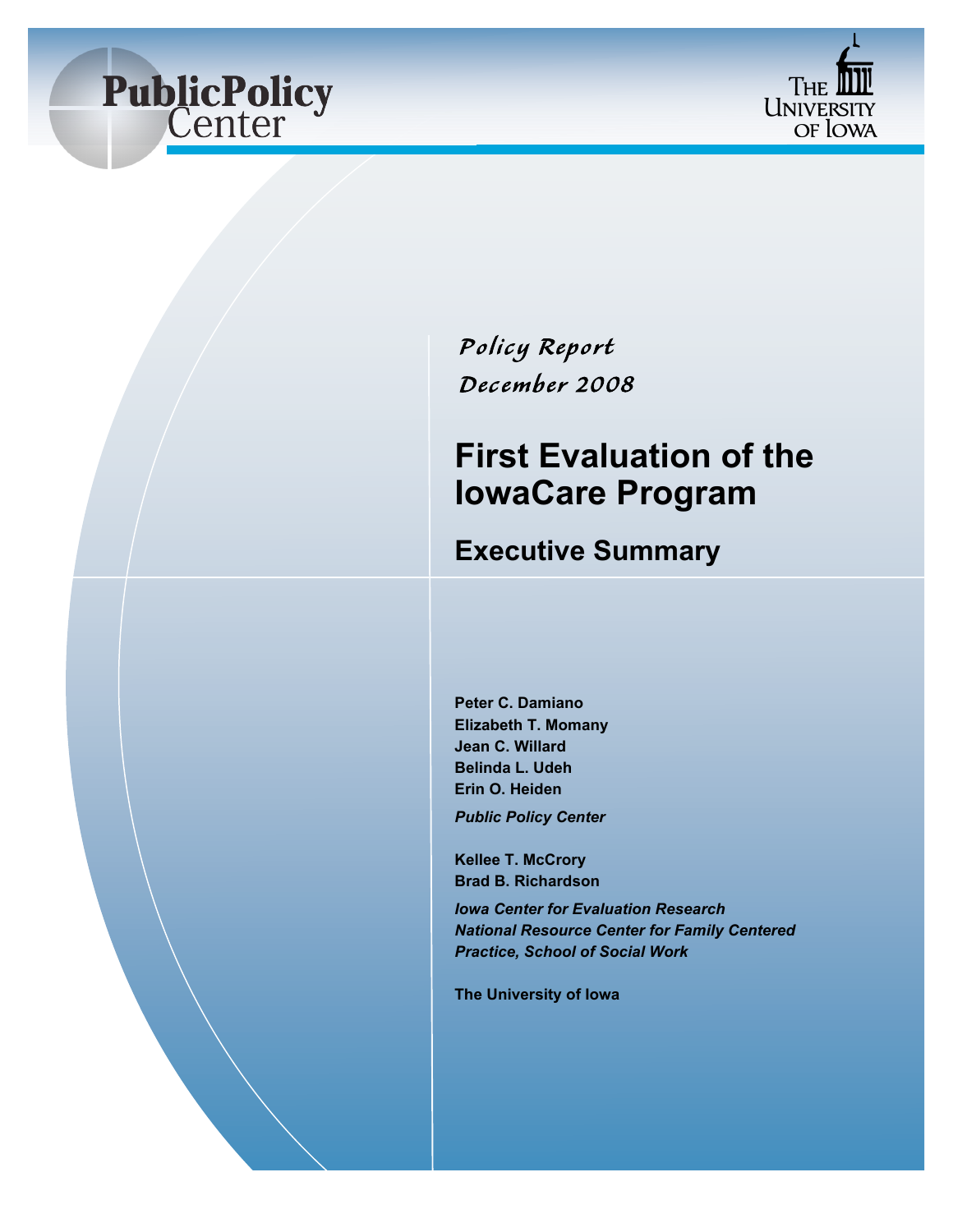Three approaches were used: outcomes of care, enrollee perceptions, and provider perceptions

Almost twothirds of enrollees had been without any health insurance for more than 2 years prior to joining IowaCare

#### **Introduction**

The IowaCare program began coverage for adults 19-64 years of age under 200% of the Federal Poverty Level on July 1, 2005. This evaluation provides information for the first 2 years of the program. Three data collection methods were used to determine program effects:

- 1) Surveys were sent to 1600 IowaCare enrollees who had been enrolled for at least 6 months in February 2008. Over 60% returned the surveys providing information on their access and satisfaction with the health care services provided through the IowaCare program.
- 2) Claims and enrollment files were used for outcome measures to assess the health service utilization for acute, chronic and preventive care.
- 3) IowaCare providers (UIHC, Broadlawns and the four MHIs) were interviewed in a focus group format to collect their experiences with the program and identify issues for enrollees and providers.

#### **Enrollment**

Nearly 30,000 people were enrolled in the IowaCare program for at least one month during SFY 2007. The distribution of IowaCare enrollees across Iowa is varied, with fewer enrollees in counties that are more distant from the IowaCare providers. IowaCare enrollees are evenly split between male and female, with the majority of enrollees falling into the 31-50 year old age group. In addition, most enrollees were white (85%) and over 40% had some college education. During the first 2 years of the program nearly 7,000 enrollees re-enrolled after the first year of coverage.

Almost two-thirds of enrollees had been without any insurance for more than 2 years prior to joining IowaCare, while 1 in 4 had never had health insurance. Only 12% had been in the Indigent Care program (State Papers) at any time in the past.

In general people enrolled in IowaCare were less likely than people in Medicaid to rate their general health status or oral health status as good or very good. Poor health status was also reflected in the types of diagnoses reported on medical and institutional claims. The most common problems for which IowaCare enrollees accessed care were heart disease, hypertension, back pain, and depression. Yet, when asked about existing chronic conditions on the survey, having dental, tooth, or mouth problems was the most common condition, while back and neck problems, arthritis, and hypertension followed. When asked about chronic mental health conditions, depression was mentioned by 80% of respondents.

#### **Administration**

Programs can have many elements that are perceived as barriers to care that may stop or delay enrollees from receiving needed services. Perceptions varied regarding the ease of enrolling and accessing services under the IowaCare program. Over 2 out of 3 enrollees thought it was easy to understand the care provided and to access the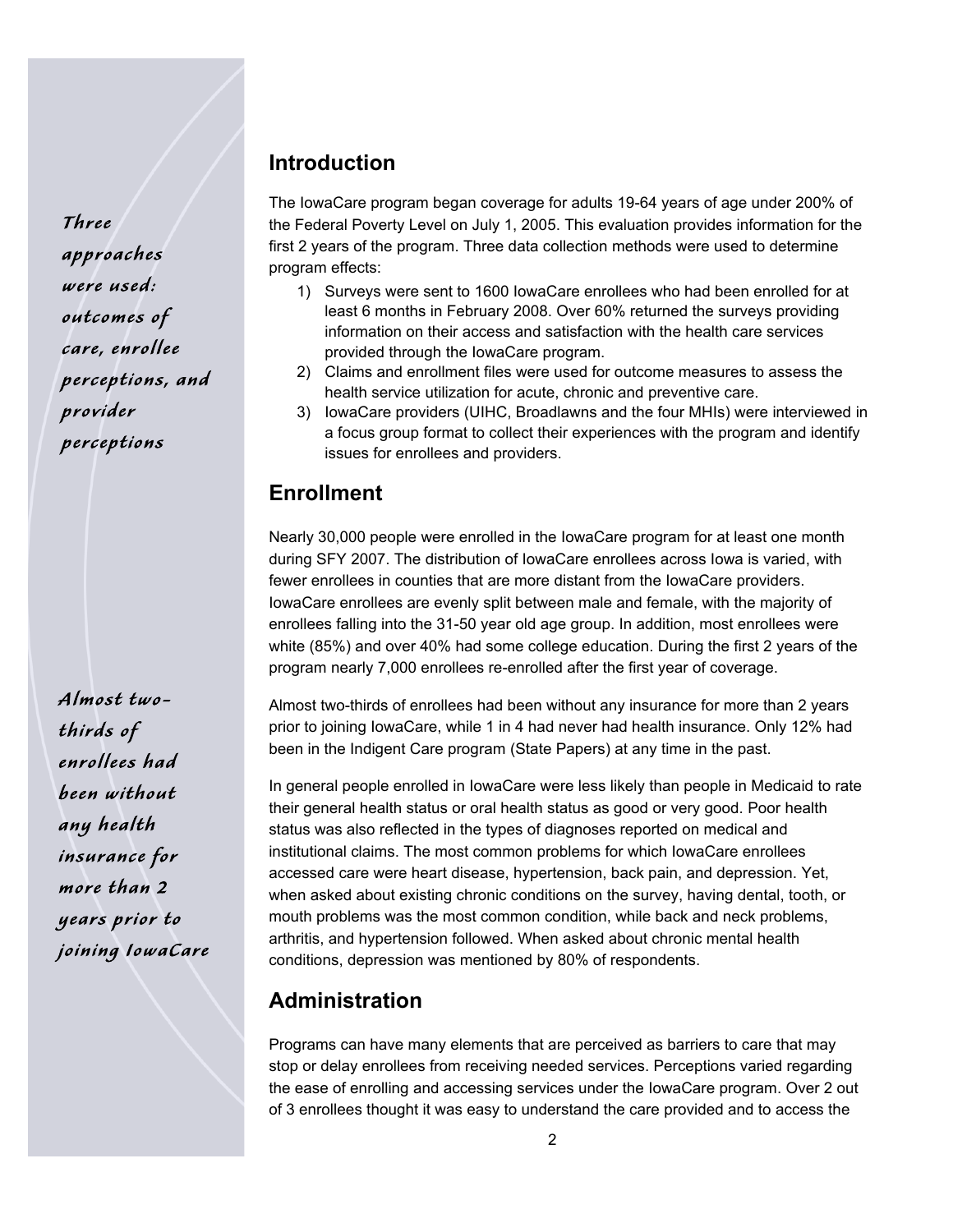Over half of those paying a monthly premium worried about their ability to pay

62% of enrollees had a personal doctor, for many, especially outside Polk County, this person was outside the IowaCare provider network

services. Over half also felt it was easy to understand the costs for which they would be responsible. However, 2 out of 3 respondents indicated they were still worried about how to pay for health care after joining the program and half indicated that paying for care was a problem. A variety of tests and services require prior approval to be received under the IowaCare program. Prior approvals were easy to attain for twothirds of those who required an approval. In addition, 80% of those who had to complete a form for the program felt it was easy to complete.

There are resources available to assist enrollees in negotiating the program and meeting their health service needs. Generally, IowaCare enrollees were not aware of these resources. Only 12% were aware of the Medicaid Helpline, only 19% of the Nurse Hotline, and only 15% felt that written or internet materials for the program always provided what they needed. One-third of those who did access the Medicaid Helpline never got the help they needed, while 1 in 10 never got the help they needed from the Nurse Hotline.

Understanding satisfaction with a program is critical in making program adjustments or designing new programs. One-third of IowaCare enrollees rated the plan as a 9 or 10 (10 being the most favorable rating) and over one-half would definitely recommend IowaCare to others. More than one-half also thought coverage under IowaCare was better than private insurance.

#### **Utilization**

In the evaluation of any program or plan, the actual utilization of services and satisfaction with services that were utilized is important. Of the one-third of enrollees who tried to find a personal doctor at UIHC or Broadlawns, approximately 70% had difficulty either finding a personal doctor for an IowaCare enrollee or seeing the same doctor over repeat visits. For most of those who were able to get a personal doctor, this was a new personal doctor and not one they had seen before getting into the program; however, most had visited this doctor within the last 6 months. It is interesting to note that enrollees with a personal doctor at Broadlawns were more likely to report 5 or more visits to their personal doctor within the past 6 months.

About 80% of those with a personal doctor also received care from another doctor, usually within the same facility. About 75% of respondents felt that communication between their personal doctor and other doctors providing care was good. Care coordination was provided to 75% of those who had received care from multiple providers most often through the facility and occasionally through the IowaCare program. Most were satisfied with the care coordination they received. Given the distance to care for some enrollees, access by telephone can be critical. Almost 75% got the help they needed when calling their personal doctor's office, while only 8% never got the help they needed.

Emergency care is critical at the point it is needed, but can also be costly when an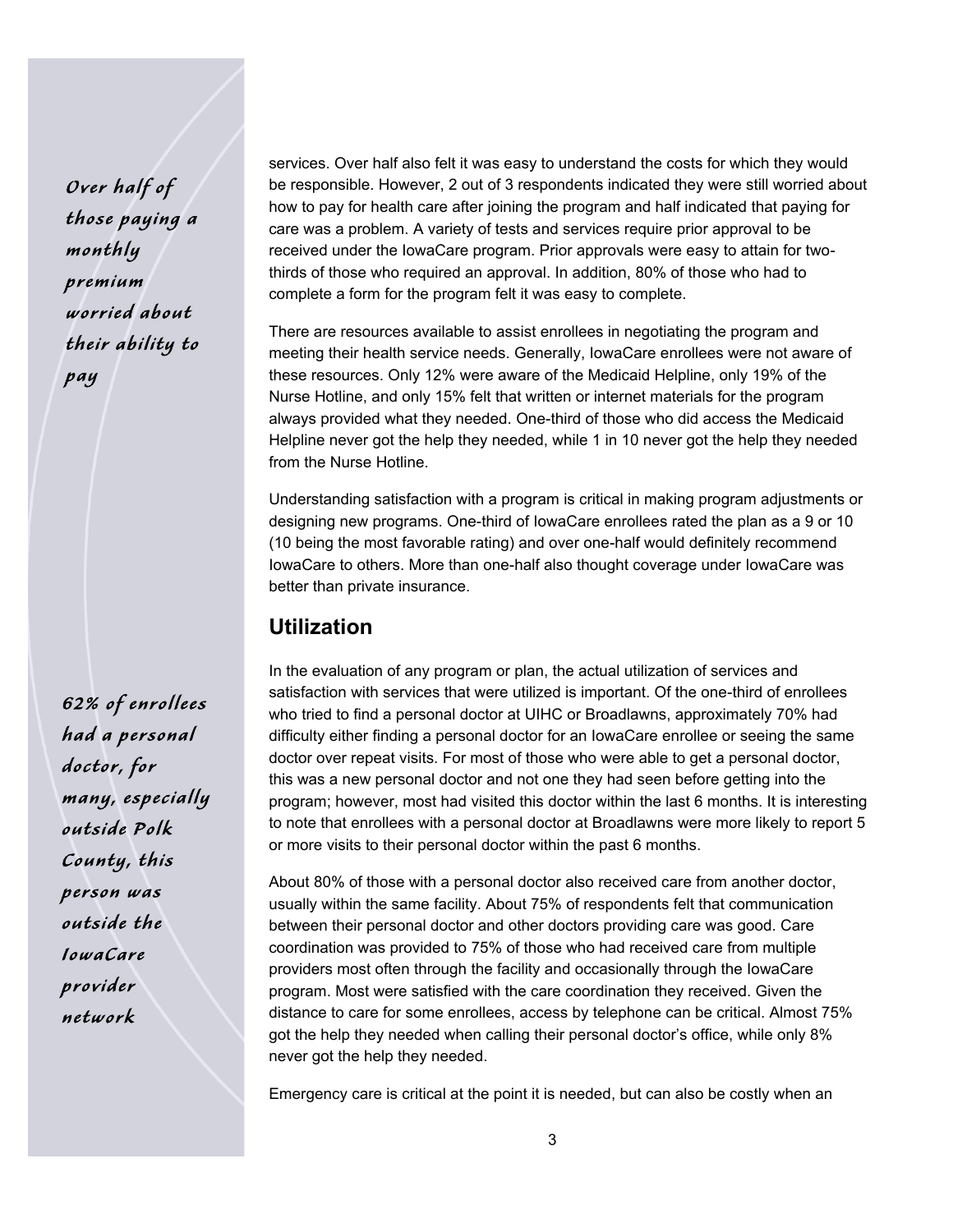The most common emergency department complaint was chest pain

One-third of enrollees needing urgent care went outside the IowaCare network

emergency department (ED) is used for routine or non-emergent acute care. There were 64 ED visits per 1,000 enrollees covered by the IowaCare program in SFY 2006 compared to 57 per 1,000 in SFY 2007. Anxiety attacks, pain (chest, abdominal, and back), infections (skin and respiratory), and respiratory distress were the most common reasons for these ED visits. Nearly 2 out of 3 respondents reported using the ED in the previous 6 months, which may or may not have been covered by the program.

In addition to ED care, enrollees made use of urgent care services. Over half indicated they had a need for urgent care in the past 6 months. One-third went to UIHC for this care, one-third went to Broadlawns and one-third went to a provider outside the IowaCare network. Two-thirds felt they received care when they needed it, while 10% felt they never received the care they needed. Polk county enrollees were more likely to report getting care when they needed it.

Ambulatory care encompasses all care provided without an inpatient admission. This is usually described by four categories of service that include outpatient visits, ED visits, ambulatory surgeries, and observation room stays. Ambulatory care utilization decreased from the first year of the program to the second year for all groups. Older enrollees were more likely to utilize ambulatory care, ambulatory surgery, and observation beds, while younger enrollees were more likely to utilize the ED.

An essential component of the care continuum for establishing and maintaining good health is the utilization of routine and preventive care services. Approximately twothirds of respondents indicated they had sought routine care in the past 6 months, with Polk county residents being more likely to have made a visit than non-Polk county residents. The proportion with a routine visit covered by the program was reflected in the claims data, with 74% having seen a physician in SFY 2006 and 61% having seen a physician in SFY 2007. Preventive care was accessed by over half of the respondents within the previous year; however, nearly one-quarter had not had a preventive visit in the last three years. In looking at specific preventive procedures, colorectal cancer screenings were performed for 16% of 51-64 year olds in SFY 2006 and 21% in SFY 2007.

Care provided by specialists was needed by 45% of respondents, however, 20% never saw a specialist. Those seeing a specialist at UIHC were more likely to see multiple specialists at the same facility.

Regarding inpatient visits, claims data revealed that there were over 4,000 hospitalizations accounting for over 20,000 days of care in SFY 2006 and over 4,400 hospitalizations accounting for almost 22,000 days of care in SFY 2007. The average length of stay (ALOS) remained stable over the first two years of the program. ALOS was always higher for those over 44 years of age. Additionally, the ALOS for surgical care was consistently higher than the ALOS for medical care. On the survey, 10% of respondents reported having been in the hospital within the past 6 months. Almost 40% were hospitalized for 4 or more nights, while about 5% had trouble leaving the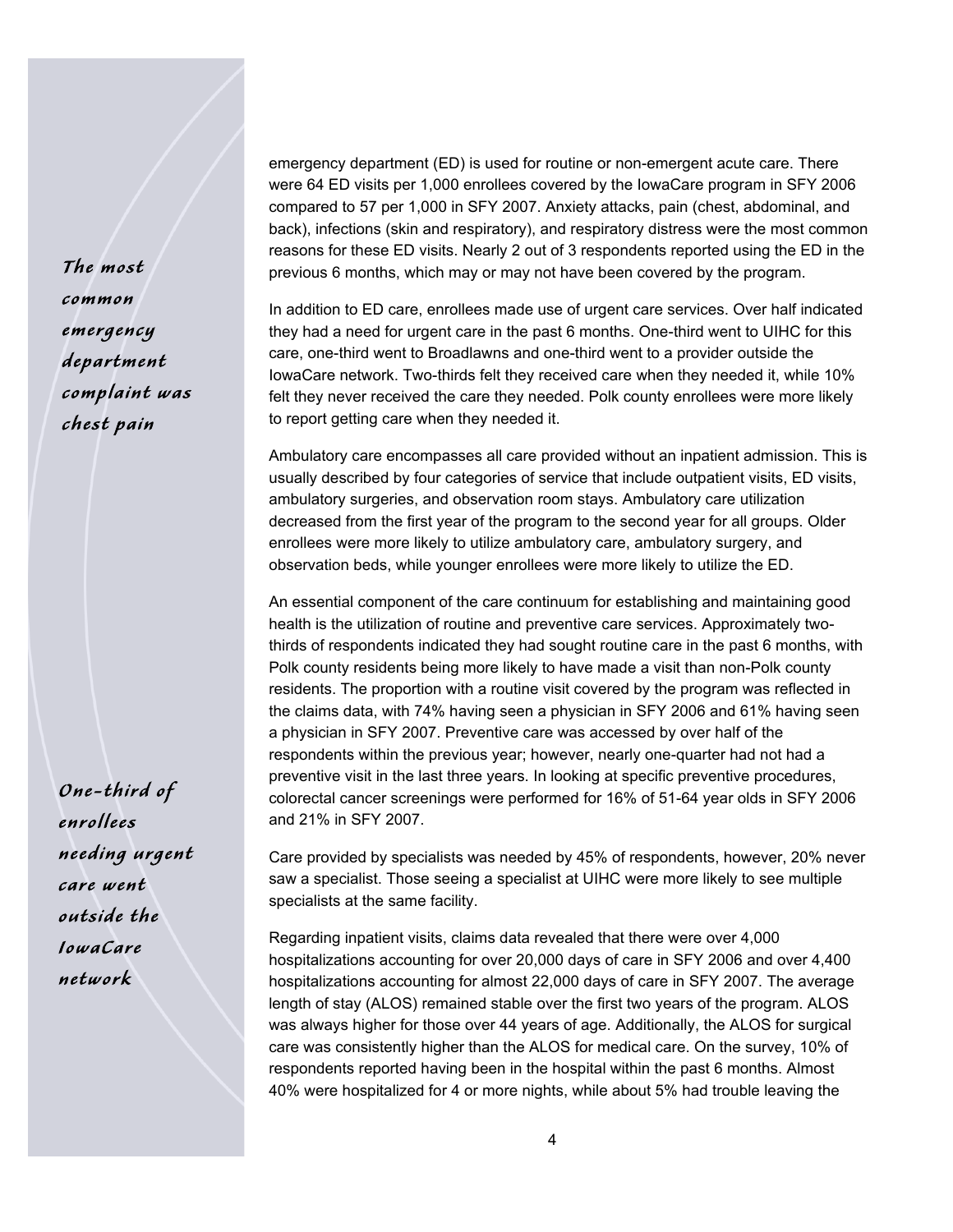hospital due to needing non-covered services at discharge.

Surgical care is provided under IowaCare. Gall bladder surgery was provided to very few enrollees, however, the group with the highest rate of gall bladder surgery was women 20-44 years of age, as might be expected given the natural progression of gall bladder disease. Looking at the rate of back surgery (including back injections), the rates are highest for young men, 20-44 years of age. Rates did not change greatly over time.

Tooth extractions are the only dental services covered by the IowaCare program, although Broadlawns does provide preventive and routine restorative dental care in their clinic to IowaCare members. Approximately 25% of respondents attempted to get dental care, with Polk county residents being more likely to attempt to access care. Of those who tried to receive care, about 60% did get at least one visit. Those outside Polk county were much less likely to get any dental care.

IowaCare enrollees are able to access some mental health services at UIHC and Broadlawns, as well as at the 4 MHIs. Just over one-quarter of respondents indicated they needed treatment or counseling and of these, almost 3 out of 4 actually received services. Polk county residents were more likely to report receiving mental health care than those outside Polk county.

Prescription drugs are not covered under IowaCare, however, some generic medications are provided by UIHC and Broadlawns. Three out of 4 respondents reported needing medication in the 6 months prior to the survey. Most of these medications were to help with a chronic condition. About 50% of respondents received their medications from UIHC or Broadlawns. Durable medical equipment (DME) is also not covered under IowaCare, but occasionally is provided by UIHC or Broadlawns. Just over 10% of respondents reported needing DME and 44% obtained DME from UIHC or Broadlawns, whereas the other 46% went somewhere else.

#### **Access**

Though utilization provides information about the needs that the program met, asking about needs that were not met is also important. One-third of respondents indicated that they had unmet need for routine care, and residents outside Polk county were more likely to have unmet need. The most important reasons for having unmet need included could not afford care, transportation/travel distance, care not covered by IowaCare, and trouble getting an appointment at UIHC/Broadlawns. Delays can be an important problem when trying to access timely care. Of those who sought care at UIHC or Broadlawns in the previous 6 months, two-thirds were able to get in as soon as they wanted; however, 11% were never able to get in. Those who sought care at Broadlawns were more likely to get timely care than those who sought care at UIHC. When asked about delays for urgent care the results were similar to routine care, except that the delays were longer for a provider not at UIHC or Broadlawns than they

IowaCare enrollees outside Polk county were much less likely to receive a dental visit

One-third of enrollees had an unmet need for routine medical care in the previous 6 months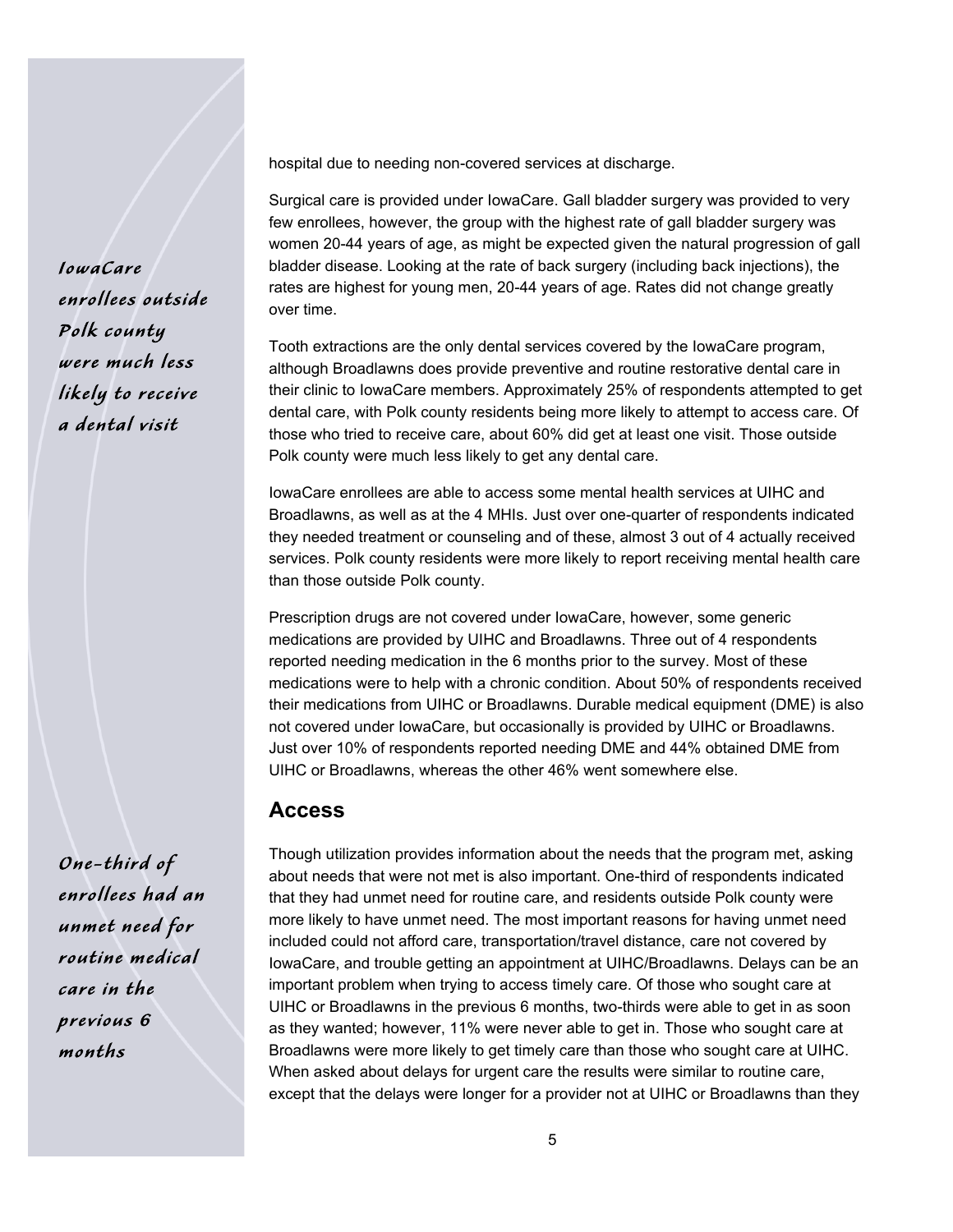were at either provider.

Almost half of enrollees reported needing specialty care. Of these, 37% reported having a time when they could not see a specialist at UIHC or Broadlawns. This was higher for those attempting to schedule an appointment at UIHC than for those scheduling at Broadlawns. Nearly two-thirds of those attempting to see a specialist were able to get an appointment easily. Again, enrollees reported having more trouble scheduling at UIHC.

Of those who needed mental or behavioral health services, 39% reported a time when they were stopped from getting care, with non-Polk county residents more likely to report having an unmet need for mental health care. The reasons for not getting care included: care not covered by IowaCare, could not afford mental health medications, trouble getting an appointment with a mental health care provider, and transportation/travel distance.

Dental services were needed and could not be accessed by over one-third of respondents in the 6 months before the survey. Cost and needing a non-covered service were the reasons most often cited for not getting care by those needing dental care outside Polk county, while trouble getting an appointment was mentioned most often by those in Polk county.

Less than 10% of enrollees had contacted UIHC transportation for help getting to UIHC in the 6 months prior to the survey. Sixty percent of these enrollees made at least 1 trip to UIHC. Most felt UIHC transportation was their only option and that UIHC met their needs. Forty-two percent of those who contacted UIHC were unable to get transportation at least 1 time in the previous 6 months.

#### **Quality**

Survey respondents were asked to rate the quality of care they received under IowaCare. They generally ranked the care as high. Respondent rankings of all health care through IowaCare was similar to that of all health care by Iowa Medicaid enrollees in 2007, though more IowaCare respondents ranked the program 0-6 on a scale of 1- 10. Personal doctors were ranked lower by respondents who sought care at UIHC, with a slightly lower proportion believing doctors at UIHC spent enough time with their patients than those seeking care at Broadlawns.

More respondents who sought care at UIHC ranked their specialist as 9 or 10 (60%) than those who sought care at Broadlawns (52%) or who were in the Medicaid program (52%). This was similar for hospital ratings, with 66% of respondents who sought care at UIHC ranking the hospital a 9 or 10 while only 53% of those who sought care at Broadlawns giving one of these rankings

Enrollees in non-Polk counties felt travel distance and expense stopped them from getting care

Over half of IowaCare enrollees indicated that their personal doctor always spent enough time with them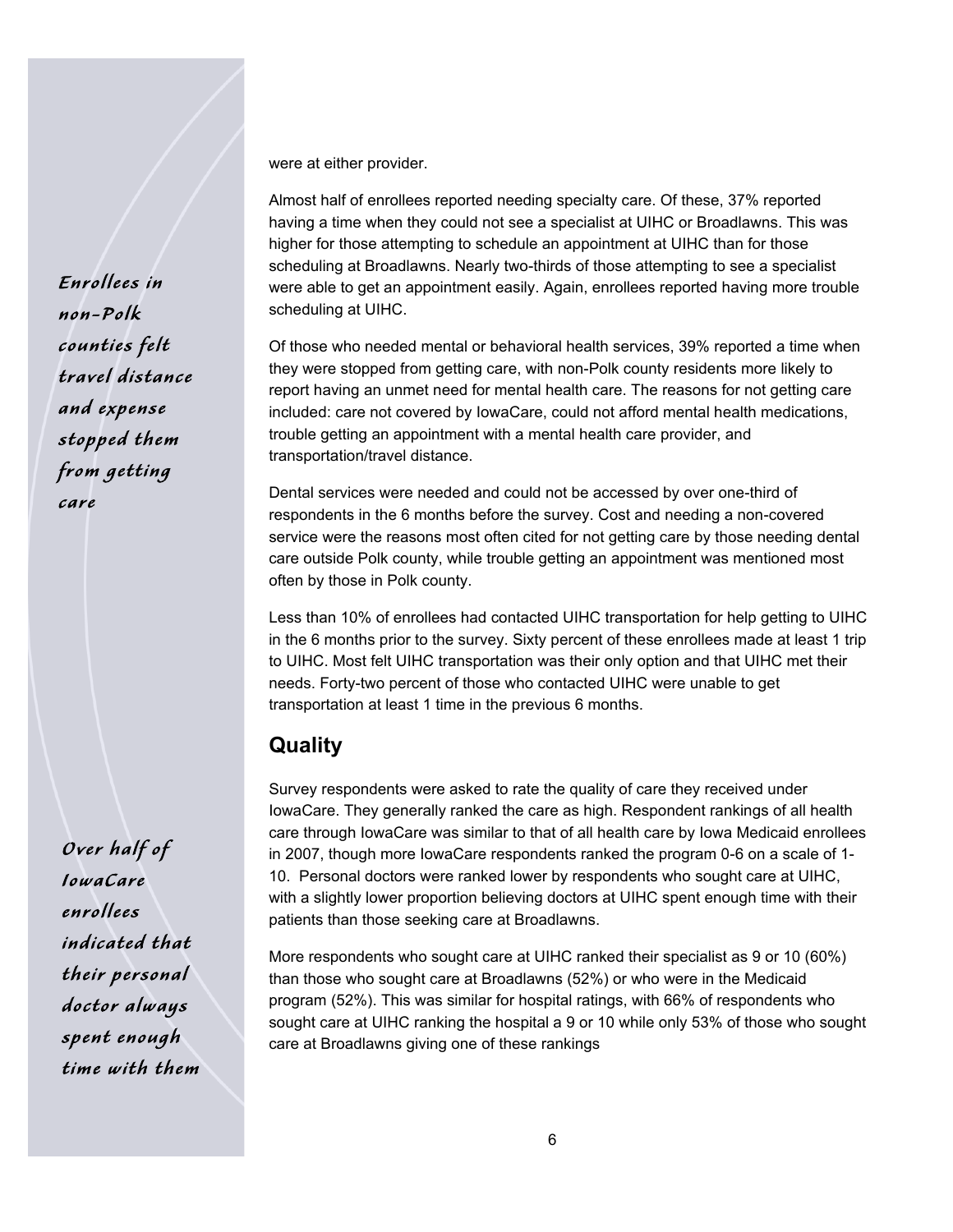Providers felt that the IowaCare application process was easy and DHS staff acted quickly on applications

#### **Provider perspectives**

Focus groups with the IowaCare providers were used to elucidate issues for the six providers, as well as to get their perspective on enrollee concerns. Common themes regarding eligibility determination were the ease of the application, birth certificate requirement as a barrier to enrollment, quick turnaround of application from DHS, flow of information about IowaCare, and verification of eligibility.

In addition to determining eligibility, UIHC, Broadlawns, and the 4 MHIs attempt to link enrollees with needed community resources. The themes regarding this linkage were: social workers working with patient on aftercare/discharge, shortage of psychiatrists in Iowa for MHI patients, rurality and logistics to reach services, and lack of coverage for pharmaceuticals, DME, vision, dental and continuing care (nursing homes), and mental health services.

Though administrators seem to understand the IowaCare program, physicians have little understanding of how the program works or what is covered. Social workers are responsible for connecting patients with resources. It appears that patients like the provision of preventive care in the program.

Common themes regarding the flow of information about practice guidelines within IowaCare include having a central point of contact at all facilities for IowaCare information dissemination, ensuring that evidence-based practice is utilized by providers, and having regular interaction between UIHC and Broadlawns about IowaCare.

When asked about the effect of IowaCare on treatment, the following themes were found: all patients received the care they needed for the presenting issue, there are problems with referrals to UIHC specialty clinics, practice guidelines and protocols are the same for all patients-regardless of insurance, medications prescribed are generic unless there is a medical reason to prescribe name-brand.

#### **Summary**

The IowaCare program was designed to cover a limited set of health care services for low- and moderate-income adults using a limited provider network. It has successfully enrolled a population with a high proportion of chronic illnesses. It also provides coverage to a group that was previously uninsured for an extended period of time. In general, the program is meeting the needs of about two-thirds of enrollees well, while the other third have some problems accessing services. For example, about one-third of those outside Polk County sought urgent and routine care from a provider outside the IowaCare network; this was related to the need to travel to UIHC for services. More effective marketing of the Nurse Helpline and Medicaid Hotline would be helpful. The chronic health problems of this population increases the need for prescription drugs, a non-covered service that is provided by UIHC and Broadlawns when possible. Dental